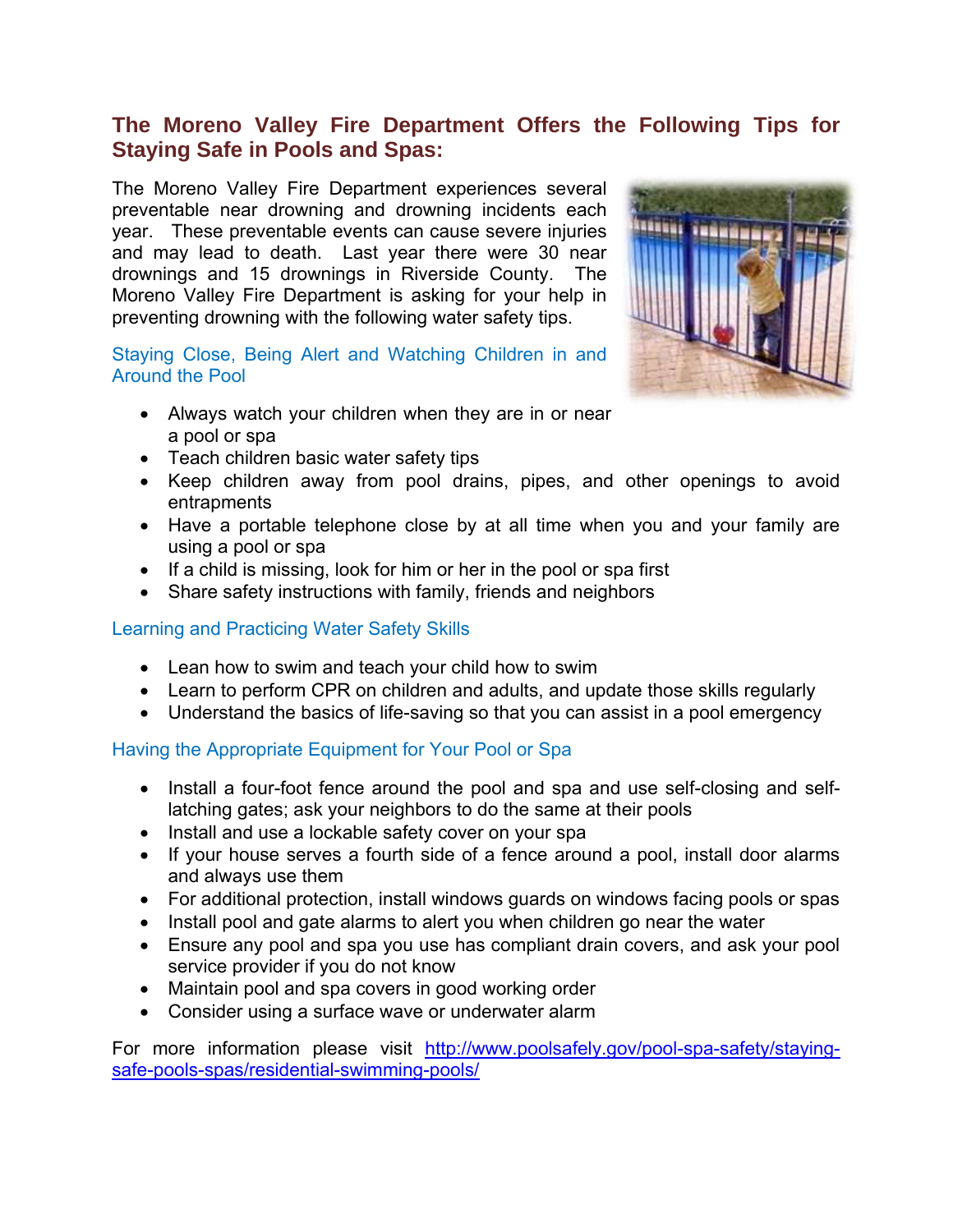## **The Moreno Valley Fire Department would like to offer important flood preparedness information.**

The Office of Emergency Management would like to remind everyone floods are one of the most common hazards in Riverside County. They can cause injury, death property damage and even contaminate drinking water and cause electrical disruptions which can severely impact the City of Moreno Valley. All floods are not alike and can develop slowly over time but can also progress very quickly



in just a few minutes. Flash floods often have a dangerous wall of rapidly moving water that carries rocks, mud, debris and can sweep away anything in its path. Be aware of flood hazards no matter where you live, but especially if you live in low lying areas, near water or even near flood prone areas or intersections. Do not attempt to cross an area or intersection that appears to be flooded but rather find an alternate route of travel.

#### **Before the Flood Warning or Watch**

Be prepared to respond to flooding by taking the following actions before rains and flooding begin:

- Assemble emergency supply kits for your home, workplace, and vehicle.
- Store a seven-day supply of food and water (at least one gallon per person, per day) in closed, clean containers.
- Gather filled sandbags.
- Be sure to have plastic sheeting on hand.
- Teach children not to play in or near rivers, streams, or other areas of potential flooding.
- Identify safe routes from your home or work place to high, safe ground. Determine whether you can use these routes during flooding or storms. Be familiar with your geographic surroundings.

## **During the Flood**

- Avoid unnecessary trips.
- Do not drive or walk through moving water. You can be knocked off your feet in as little as 6 inches of water.
- Do not "sightsee" or enter restricted areas.
- Stay away from streams, rivers, flood control channels and other areas subject to sudden flooding.
- Move to higher ground if you're caught by rising waters.
- Use the phone only to report dangerous conditions or emergencies that are life threatening.